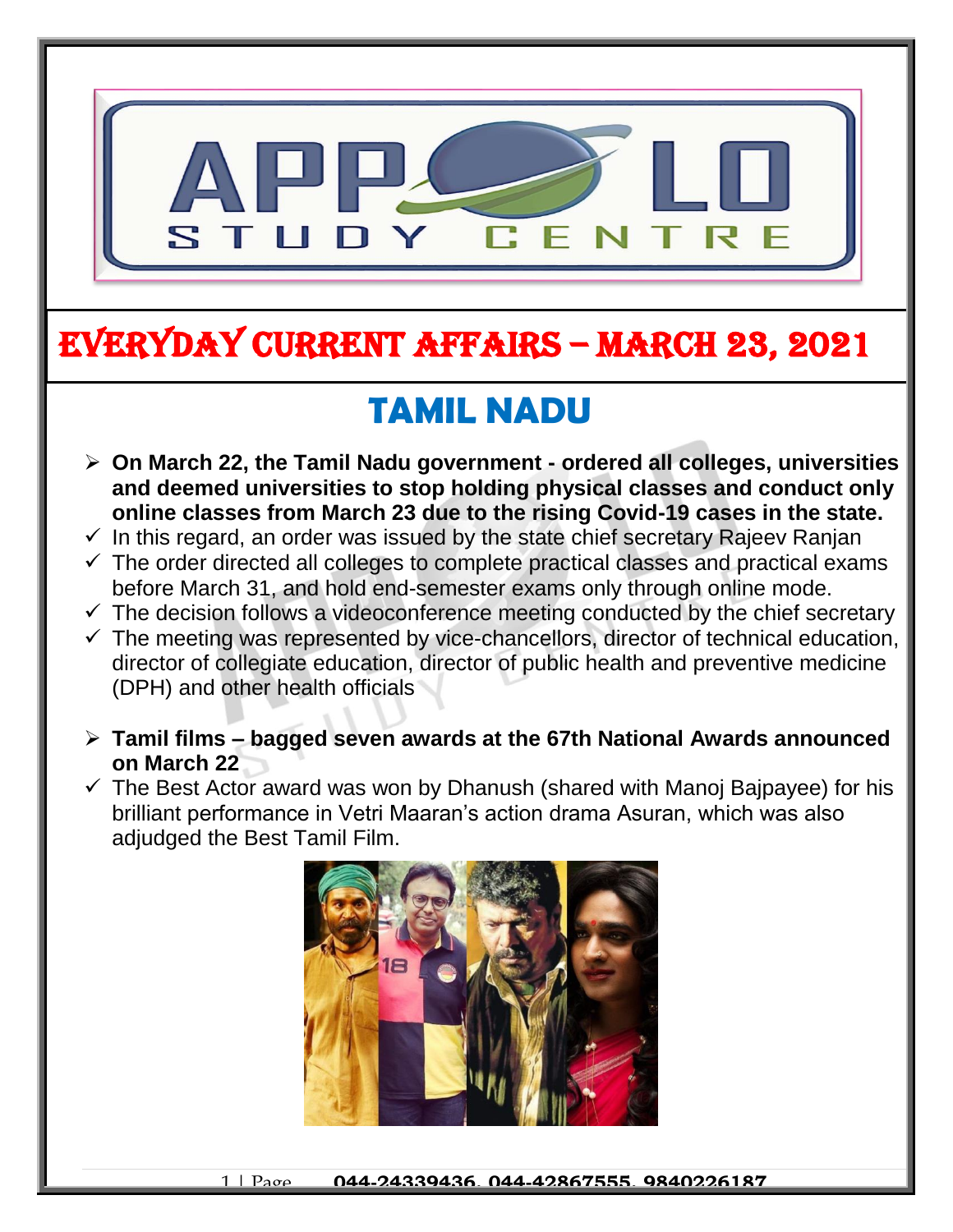- $\checkmark$  Vijay Sethupathi won the Best Supporting Actor award for his moving portrayal of a trans-person in the film 'Super Deluxe'.
- $\checkmark$  This is the first National Award for the actor.
- $\checkmark$  D Imman won the Best Music Direction (Songs) award for his popular songs in the Ajith Kumar-starrer Viswasam
- $\checkmark$  R Parthiban's experimental film 'Oththa Seruppu Size 7' won the Special Jury Award and also got its sound designer, the Oscar-winning Resul Pookutty, the Best Audiography award.
- $\checkmark$  Naga Vishal bagged the Best Child Artist award for his charming performance in the movie 'KD (a) Karuppu Durai'.
- $\checkmark$  Chennai-based choreographer Raju Sundaram also figured among the winners, as he won the Best Choreographer award for his work in Mahesh Babu's Telugu film Maharishi

# **NATIONAL**

- **On March 22, the health ministry - revised the interval between two doses of the Covishield vaccine to four to eight weeks, from the existing four to six weeks**
- $\checkmark$  The decision follows after evidences showed higher efficacy in case of longer gap between the shots.
- $\checkmark$  The revised time interval between two doses is applicable only to Serum Institute of India's Covishield and not to Bharat Biotech's Covaxin.
- $\checkmark$  In a long-awaited US study, AstraZeneca reported that its Covid-19 vaccine provided strong protection among all adults, with an efficacy of 79%.
- $\checkmark$  The interim data confirms the vaccine's efficacy on those over 65 years, and showed a100% efficacy against severe disease and hospitalisation.
- $\checkmark$  As per the government's advisory, the protection is enhanced if the second dose of Covishield is administered between 6-8 weeks, but not later than stipulated period of 8 weeks.
- $\checkmark$  The move is based on recommendation by the National Technical Advisory Group on Immunisation (NTAGI) and by National Expert Group on Vaccine Administration for Covid-19 (NEGVAC) after reviewing the issue in accordance with the emerging scientific evidence.
- $\checkmark$  Recently, the World Health Organisation's Strategic Advisory Group of Experts on Immunisation (SAGE) had recommended an interval of 8 to12 weeks between the doses based on observations that two-dose efficacy and immunogenicity increase with a longer interval.
- $\checkmark$  However, if the second dose is inadvertently administered less than 4 weeks after the first, it does not need to be repeated.
- $\checkmark$  In February, AstraZeneca had submitted clinical trials data of its vaccine, which was co-developed with Oxford University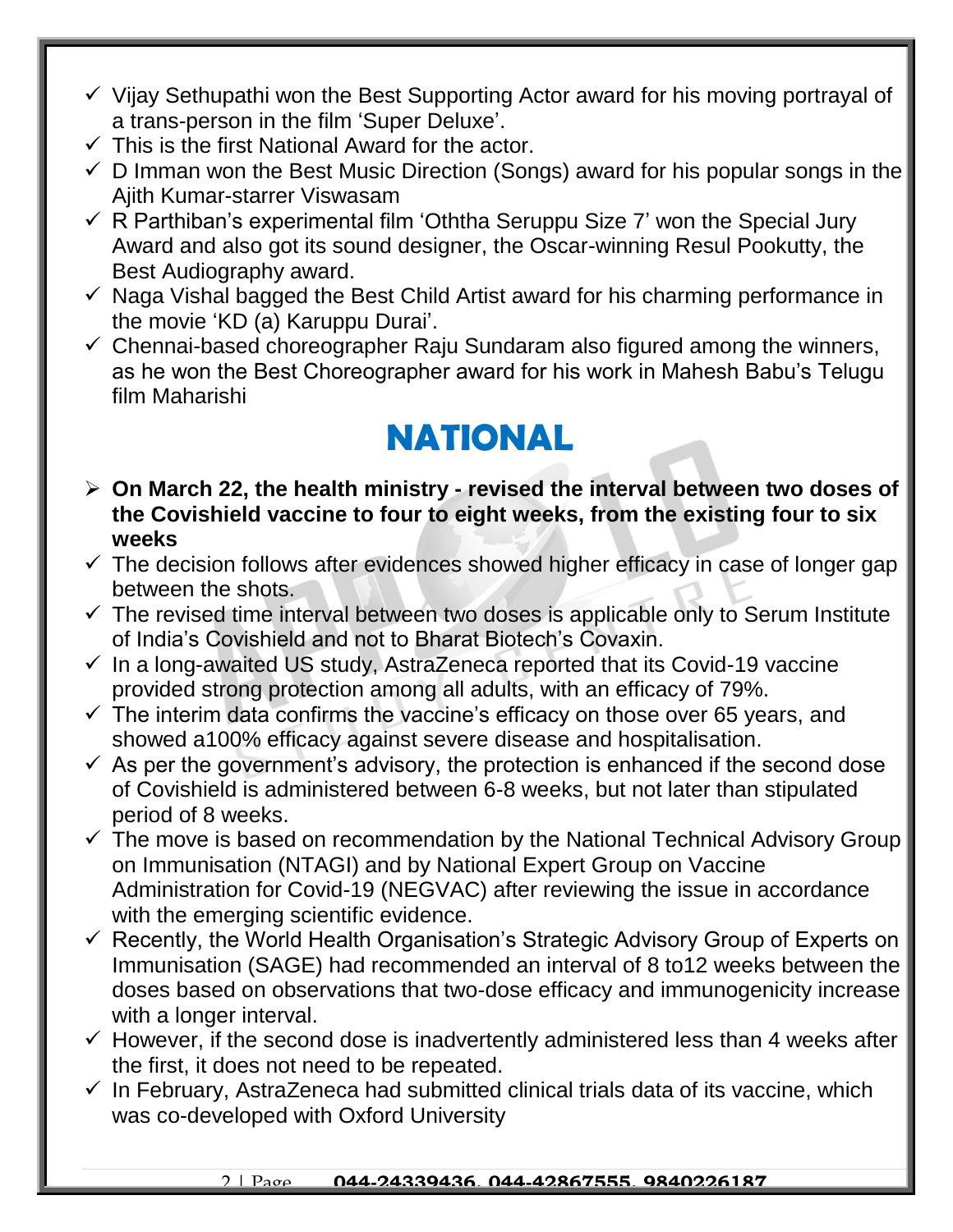- **On March 22, Parliament - passed a bill to raise the limit of foreign investment in insurance companies from the existing 49% to 74%.**
- $\checkmark$  The Insurance (Amendment) Bill, 2021, was passed by Lok Sabha on March 22 after it was passed by Rajya Sabha last week.
- $\checkmark$  The bill was moved by finance minister Nirmala Sitharaman, who said raising the FDI limit in the insurance sector would help insurers raise additional funds and manage financial problems.
- $\checkmark$  Many insurance companies were struggling to maintain a solvency ratio of 150% as per norms, she added.
- $\checkmark$  Three out of seven public sector insurers were below the solvency margin
- $\checkmark$  However, since they were in the public sector, the government would infuse capital and their solvency margin would be taken care of, she said.
- $\checkmark$  The FM said the FDI limit was raised on the recommendation of insurance regulator IRDAI after extensive consultations with stakeholders.

## **DEFENCE**

- **India - is yet to decide whether its troops will participate in a multi-nation counter-terrorism exercise "Pabbi-Antiterror-2021" of the Shanghai Cooperation Organisation (SCO)**
- $\checkmark$  The joint exercise will be held at Pakistan's National Counter Terrorism Centre near the Pabbi town in Nowshera district of the Khyber Pakhtunkhwa province later this year
- $\checkmark$  The exercise will witness the participation of Chinese soldiers
- $\checkmark$  The decision about the exercise was taken after the 36th meeting of the council of the Regional Anti-Terrorist Structure (RATS) held at Tashkent in Uzbekistan on March<sub>18</sub>.
- $\checkmark$  If India does participate in the exercise, it will be the first time that Indian soldiers will go to Pakistan for such wargames.
- $\checkmark$  India, along with Kazakhstan, China, the Kyrgyz Republic, Pakistan, Russia, Tajikistan and Uzbekistan, had attended the meeting of the RATS executive committee on March18.
- **On March 22, the defence ministry - signed a ₹1,056 crore contract with Mahindra Defence Systems Ltd (MDSL) for supply of 1,300 "light specialist fighting vehicles" to the Indian Army.**
- $\checkmark$  The delivery of the vehicles will be completed within the next four years
- $\checkmark$  The vehicles will be attached to various fighting units for carriage of anti-tank guided missiles, medium machine guns and automatic grenade launchers
- $\checkmark$  The Army recently ordered emergency procurement of 27 M4 wheeled armoured vehicles under a ₹178 crore contract signed with the Pune-based Bharat Forge company of the Kalyani group.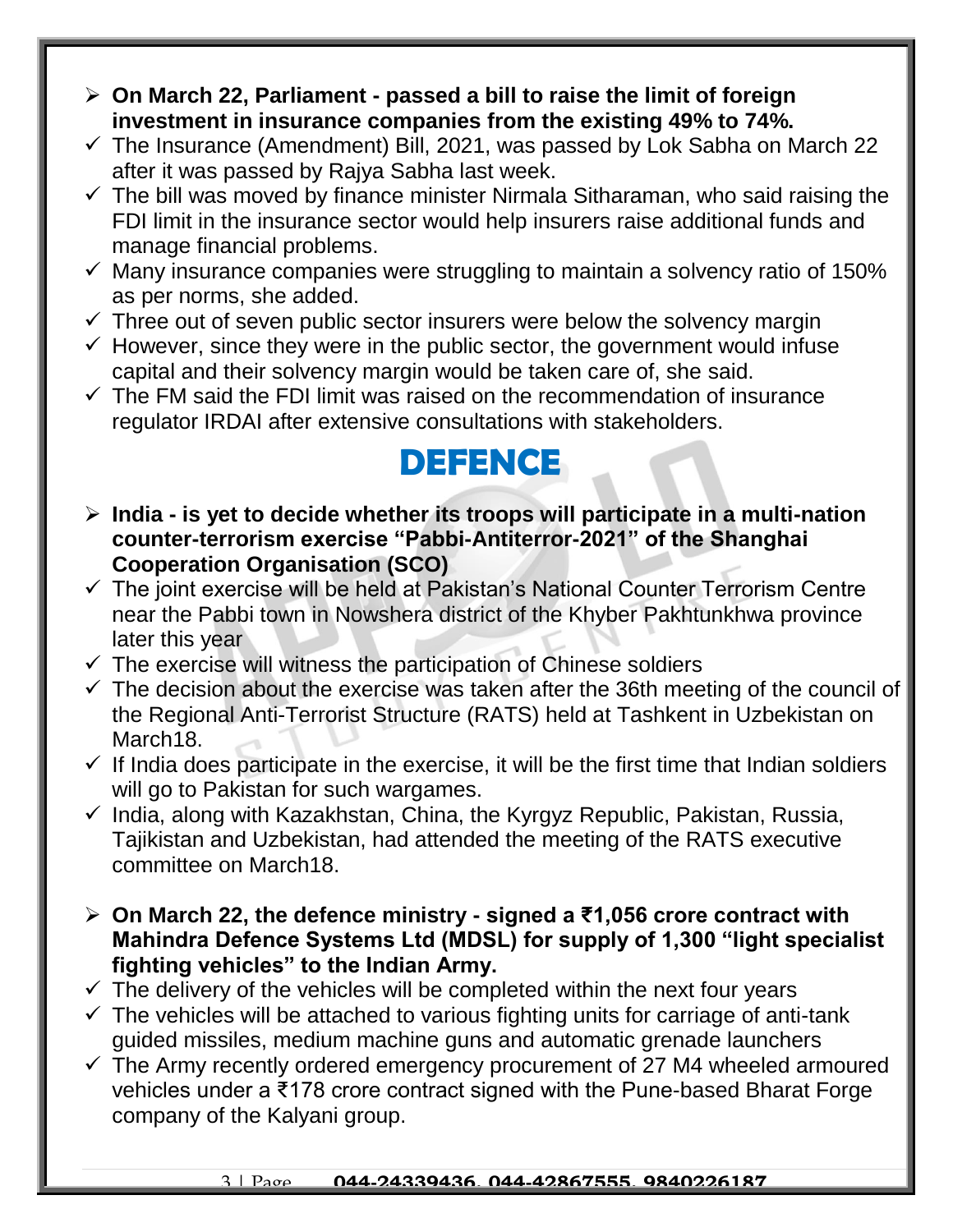## **AWARDS**

- **The 67th National Film Awards for 2019 – were announced by the Central government on March 22**
- $\checkmark$  Mohanlal's yet-to-be-released film, written and directed by Priyadarshan 'Marakar Arbikadalinte Simham**'** (Marakkar: Lion of the Arabian Sea) was selected as the Best Feature Film



- Sanjay Pooran Singh Chauhan won the Best Director Award for Hindi film 'Bhattar Hoorain'
	- $\checkmark$  This is only his second film after 'Lahore' that won him the Indira Gandhi Award for the best debutant director in 2010.
- $\checkmark$  The best acting award went to Manoj Bajpayee for 'Bhonsle', Dhanush for Tamil film 'Asuran', and Kangana Ranaut for two of her films – *'*Panga and Manikarnika: The Queen of Jhansi.'
- $\checkmark$  This is the second National Award for Best Actor for Dhanush after he won it for 'Aadukalam**'** in 2011
- $\checkmark$  For Manoj Bajpayee, the award comes after he won the Certificate of Merit for 'Pinjar' in 2003.
- $\checkmark$  This is the fourth National film award for actress Kangana Ranaut
- $\checkmark$  Vijay Sethupathi won the best-supporting actor award for film 'Super Deluxe'
- $\checkmark$  Versatile actress Pallavi Joshi won the best-supporting actress award for 'The Tashkent Files'
- $\checkmark$  Sushant Singh Rajput's last theatrical release, 'Chhichhore', was adjudged as the best feature film in Hindi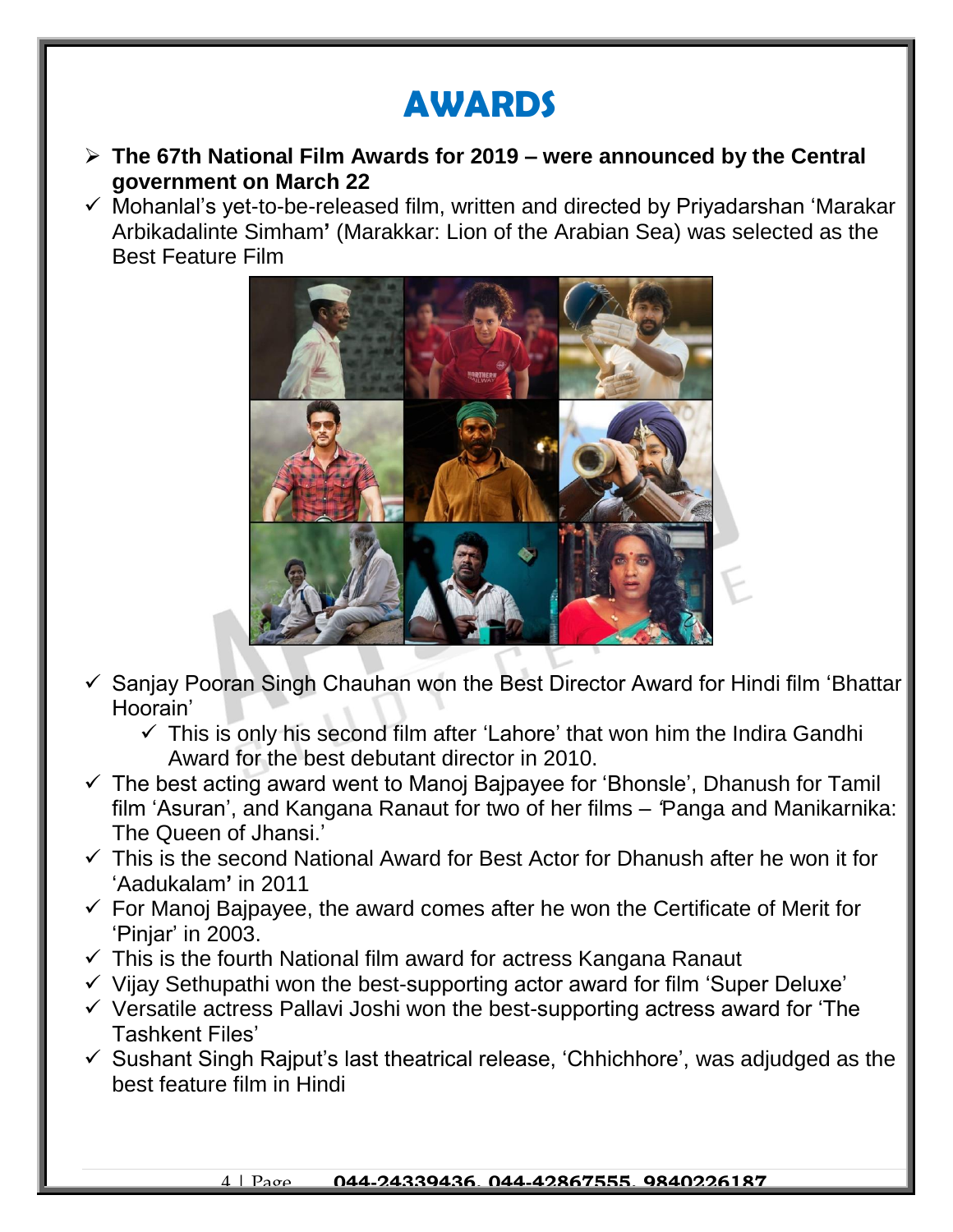- $\checkmark$  D. Immam got the Best Music Award for his songs in Tamil film 'Viswasam', while Prabuddha Banerjee bagged the Award for the Best Background score in Bengali film 'Jeyesthaputro'
- $\checkmark$  B. Praak won the Best Playback Singer Award for Hindi film 'Kesari' and Savani Ravindra won the Best Female Playback Singer Award for Marathi film **'**Bardo'
- $\checkmark$  Telugu film 'Maharishi' won the award for the Best Film Providing Wholesome Entertainment.
- $\checkmark$  Among a total of 47 awards in the feature films category, 'Asuran' won the best Tamil film and 'Jersey' the best Telugu film.
- $\checkmark$  The Nargis Dutt Award for Best Film on National Integration went to Marathi film **'**Taj Mahal'**.**
- $\checkmark$  The jury also declared Sikkim as the most film-friendly state in 2019
- $\checkmark$  The award for best book on cinema was given to Sanjay Suri's 'A Gandhian Affair: India's Curious Portrayal of Love in Cinema'.
- $\checkmark$  In the non-feature film category, Hindi film 'An Engineered Dream', was declared winner.
- $\checkmark$  The best voice over/ narration award went to Sir David Attenborough for 'Wild Karnataka'**.**
- $\checkmark$  Kastoori' was awarded best children's film, while 'Shrikshetra-Ru-Sahijata' won the best arts and culture film.
- $\checkmark$  The jury comprised eminent film makers and film personalities including N Chandra (Chairman), Arun Chaddha, Shaji N Karun and Saibal Chatterjee
- $\checkmark$  The ceremony was supposed to be held in May last year, but was delayed indefinitely due to the Covid-19 pandemic.
- $\checkmark$  The event is organised by the Directorate of Film Festivals, which comes under the Ministry of Information and Broadcasting.
- **On March 22, India - conferred the prestigious Gandhi Peace Prize to two statesmen of Asian countries, making an exception from the norm**

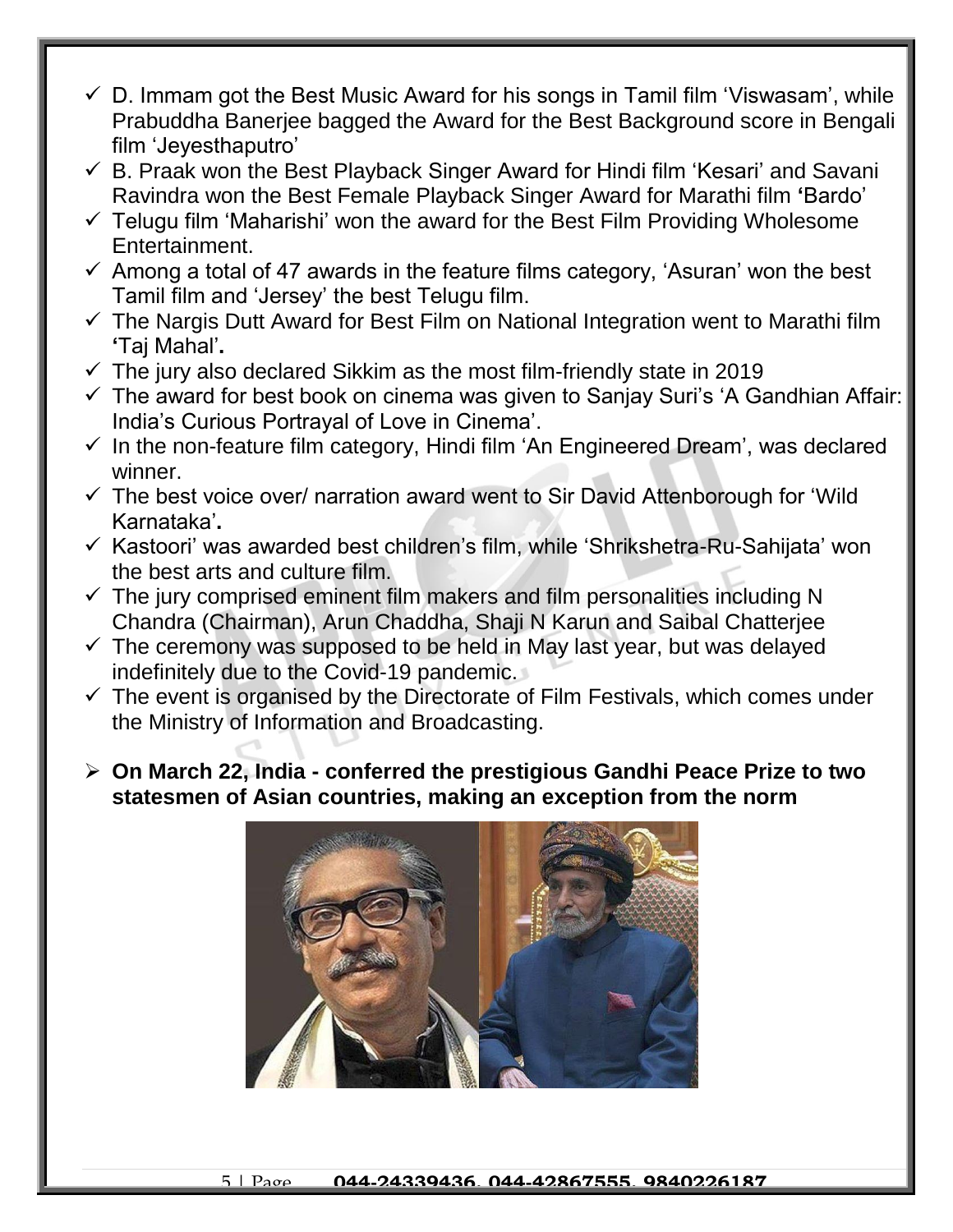- $\checkmark$  The 2019 Prize was conferred posthumously on Sultan Qaboos bin Said Al Said of Oman, while the 2020 Prize was also conferred posthumously on Sheikh Mujibur Rahman, founder of Bangladesh.
- $\checkmark$  PM Narendra Modi is scheduled to travel to Dhaka to be chief guest at the Mujib centenary celebrations and the golden jubilee celebrations of Independence of Bangladesh on March 26
- $\checkmark$  It would be his first visit to any country post-Covid pandemic and second to Bangladesh as the Prime Minister
- $\checkmark$  The year is also being celebrated as Mujib Barsho in both Bangladesh and India.
- $\checkmark$  In Dhaka, the PM will oversee a digital exhibition Bangabandhu-Bapu Digital Exhibition, launched by the two PMs recently.
- $\checkmark$  Sheikh Mujibur Rahman was the first President of Bangladesh, who also became the Prime Minister later
- $\checkmark$  He was assassinated on August 15, 1975
- $\checkmark$  Sultan Qaboos bin Said Al Said was the longest serving king in the Middle East, who died in January 2020
- $\checkmark$  The Gandhi Peace Prize is given for social, economic and political transformation through non-violence and other Gandhian methods
- $\checkmark$  This award was launched in the year 1995 on the occasion of the 125<sup>th</sup> anniversary of Mohandas Gandhi.

### **SPORTS**

 **India – won second gold medal in the10m air pistol mixed team event consisting of Saurabh Chaudhary and Manu Bhaker in the shooting World Cup at New Delhi**



- $\checkmark$  In the final game, the Indian pair defeated the Iranian pair of Javad Foroughi and Golnoush Sebghatollahi
- $\checkmark$  Further, Divyansh Singh Panwar and Elavenil Valarivan combined to bag the 10m air rifle mixed team gold.
- $\checkmark$  The duo prevailed over the Hungarian pair of Eszter Denes and Istvan Peni in the final match